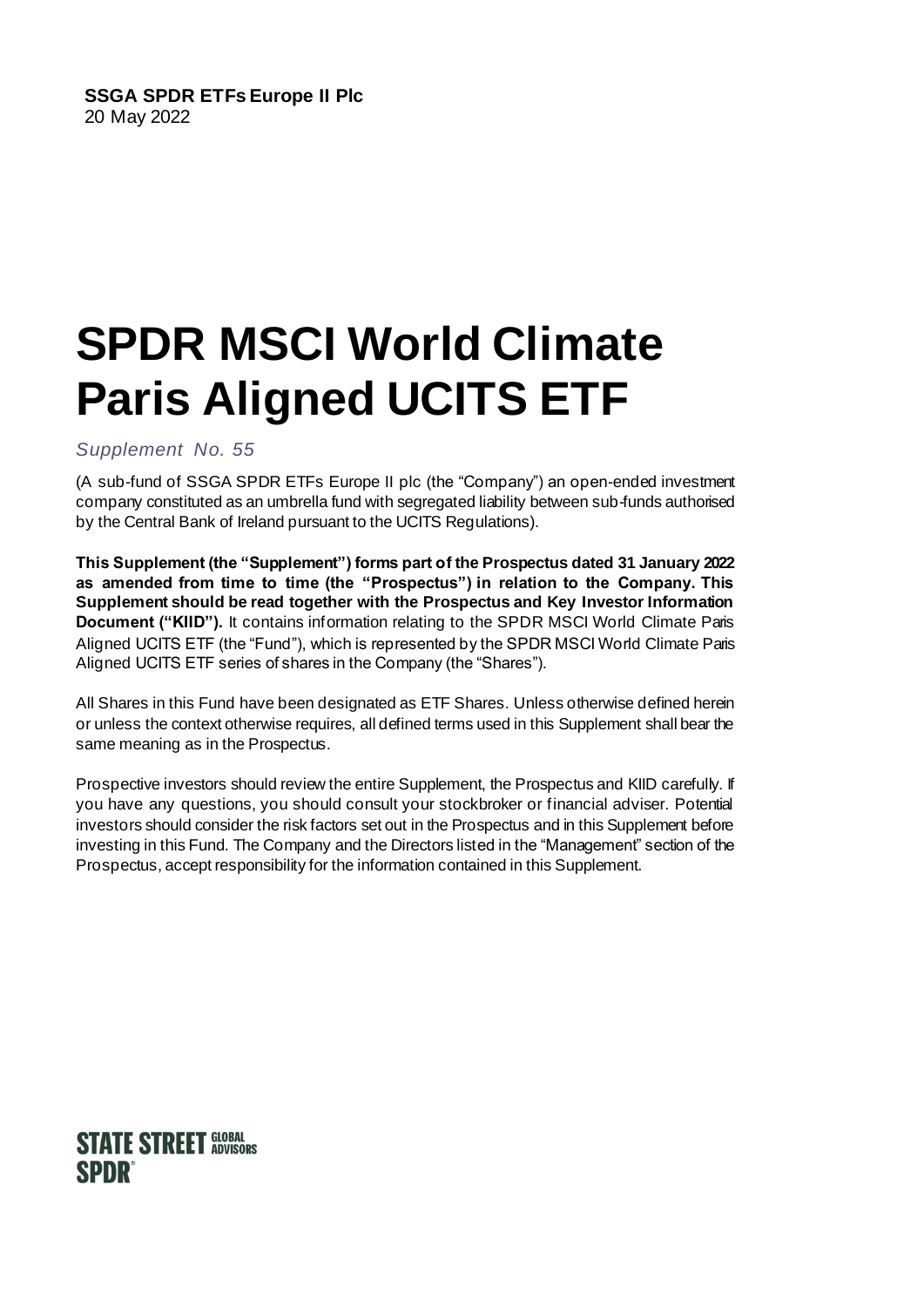#### **Fund Characteristics**

|                                 | Settlement may be impacted by the settlement schedule of the underlying markets.                                                                                                                                                                                                                                                                                                                                         |
|---------------------------------|--------------------------------------------------------------------------------------------------------------------------------------------------------------------------------------------------------------------------------------------------------------------------------------------------------------------------------------------------------------------------------------------------------------------------|
| Settlement Deadline             | Company/Company will notify Shareholders if, (i) an earlier Settlement Deadline applies in<br>respect of subscriptions, or (ii) a later Settlement Deadline applies in respect of redemptions.<br>The Net Asset Value per Share calculated as at the Valuation Point on the Business Day                                                                                                                                 |
|                                 | 3.00 p.m. (Irish time) on the third Business Day after the Dealing Day, or such earlier or later<br>date as may be determined by or agreed with the Management Company. The Management                                                                                                                                                                                                                                   |
| Dealing Deadline                | Cash subscriptions and redemptions: 4.00 p.m. (Irish time) on each Dealing Day.<br>Cash subscriptions and redemptions on the last Dealing Day prior to 25 December and 1<br>January each year: 11.00 a.m. (Irish time).<br>Earlier or later times may be determined by the Management Company at its discretion withprior<br>notice to the Authorised Participants.<br>In-kind dealing by Shareholders is not permitted. |
| <b>Dealing Information</b>      |                                                                                                                                                                                                                                                                                                                                                                                                                          |
| <b>SFDR Fund Classification</b> | Article 8 Fund, Sustainability Risk integrated by the Index.                                                                                                                                                                                                                                                                                                                                                             |
| Dividend Policy                 | December), except where the Management Company in its sole discretion, determines not to<br>pay a dividend on any given distribution date.<br>For accumulating share classes, all income and gains will be accumulated in the Net Asset Value<br>per Share. Distributing/accumulating status indicate in Share class information overleaf.                                                                               |
| Sub-Investment<br>Manager(s)    | State Street Global Advisors Limited.<br>For distributing share classes, semi-annual distribution of income (in or around June and                                                                                                                                                                                                                                                                                       |
| Investment Manager              | State Street Global Advisors Europe Limited.                                                                                                                                                                                                                                                                                                                                                                             |
| <b>Base Currency</b>            | USD.                                                                                                                                                                                                                                                                                                                                                                                                                     |

| Index (Ticker)                  | MSCI World Climate Paris Aligned Index (MXWOCLPA)                                                                                                                                                                                                                            |
|---------------------------------|------------------------------------------------------------------------------------------------------------------------------------------------------------------------------------------------------------------------------------------------------------------------------|
| Index Rebalance<br>Frequency    | Semi-Annually.                                                                                                                                                                                                                                                               |
| Additional Index<br>Information | Further details of the Index and its performance can be found at:<br>https://www.msci.com/constituents<br>https://www.msci.com/documents/10199/505f8123-d418-ed1f-f83d-f58df1181dcd<br>https://www.msci.com/eqb/methodology/meth_docs/MSCI_Climate_Paris_Aligned_Indexes.pdf |

#### **Valuation Information**

| Valuation              | The Net Asset Value per Share is calculated in accordance with the "Determination of Net<br><b>Asset Value</b> " section of the Prospectus. |  |  |  |  |
|------------------------|---------------------------------------------------------------------------------------------------------------------------------------------|--|--|--|--|
| Valuation Pricing Used | Last traded.                                                                                                                                |  |  |  |  |
| Valuation Point        | 10.15 p.m. (Irish time) on each Business Day.                                                                                               |  |  |  |  |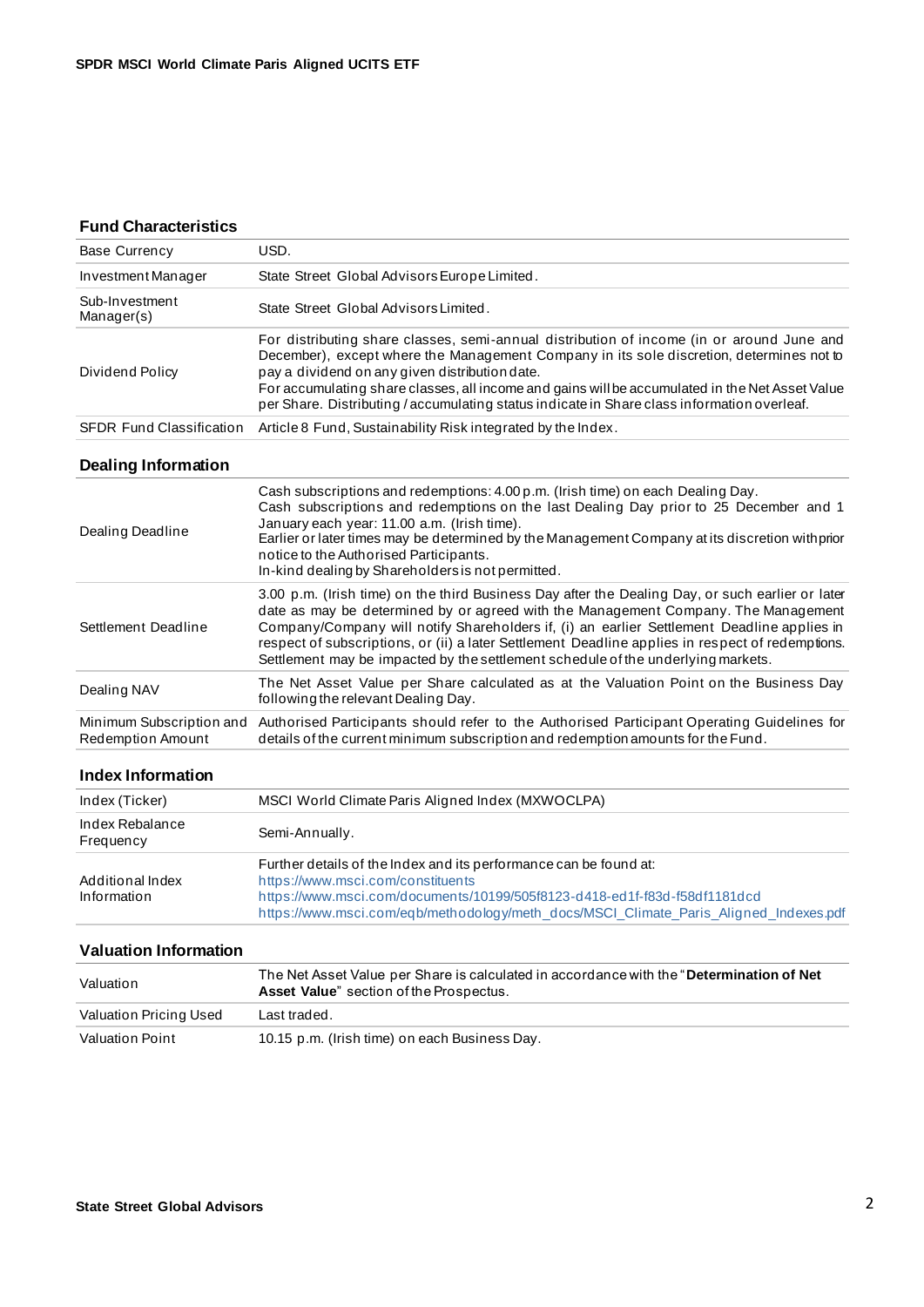#### **Share Classes**

| <b>Share Class Type</b>                                                                                                                | <b>USD unhedged</b>                                                           |             | <b>USD hedged</b>                                                                            |      | <b>EUR hedged</b>                                                                               |      | <b>GBP</b> hedged                                                                               |      | <b>CHF</b> hedged                                                                                      |      |
|----------------------------------------------------------------------------------------------------------------------------------------|-------------------------------------------------------------------------------|-------------|----------------------------------------------------------------------------------------------|------|-------------------------------------------------------------------------------------------------|------|-------------------------------------------------------------------------------------------------|------|--------------------------------------------------------------------------------------------------------|------|
| <b>Name</b>                                                                                                                            | <b>SPDR MSCI</b><br><b>World Climate</b><br>Paris Aligned<br><b>UCITS ETF</b> |             | <b>SPDR MSCI World</b><br><b>Climate Paris</b><br><b>Aligned USD Hdg</b><br><b>UCITS ETF</b> |      | <b>SPDR MSCI</b><br><b>World Climate</b><br>Paris Aligned<br><b>EUR Hdg</b><br><b>UCITS ETF</b> |      | <b>SPDR MSCI</b><br><b>World Climate</b><br>Paris Aligned<br><b>GBP Hdg UCITS</b><br><b>ETF</b> |      | <b>SPDR MSCI</b><br><b>World Climate</b><br><b>Paris Aligned</b><br><b>CHF Hdg UCITS</b><br><b>ETF</b> |      |
| <b>Dividend Policy*</b>                                                                                                                | Acc                                                                           | Dist        | Acc                                                                                          | Dist | Acc                                                                                             | Dist | Acc                                                                                             | Dist | Acc                                                                                                    | Dist |
| <b>Share Class</b><br>Currency                                                                                                         | <b>USD</b>                                                                    |             | <b>USD</b>                                                                                   |      | <b>EUR</b>                                                                                      |      | <b>GBP</b>                                                                                      |      | <b>CHF</b>                                                                                             |      |
| <b>TER</b><br>(further information in<br>this respect is set out<br>in the "Fees and<br><b>Expenses"</b> section of<br>the Prospectus) |                                                                               | Up to 0.15% | Up to 0.20%                                                                                  |      |                                                                                                 |      |                                                                                                 |      |                                                                                                        |      |

\*Dividend Policy: 'Acc' = Accumulating shares, 'Dist' = Distributing shares,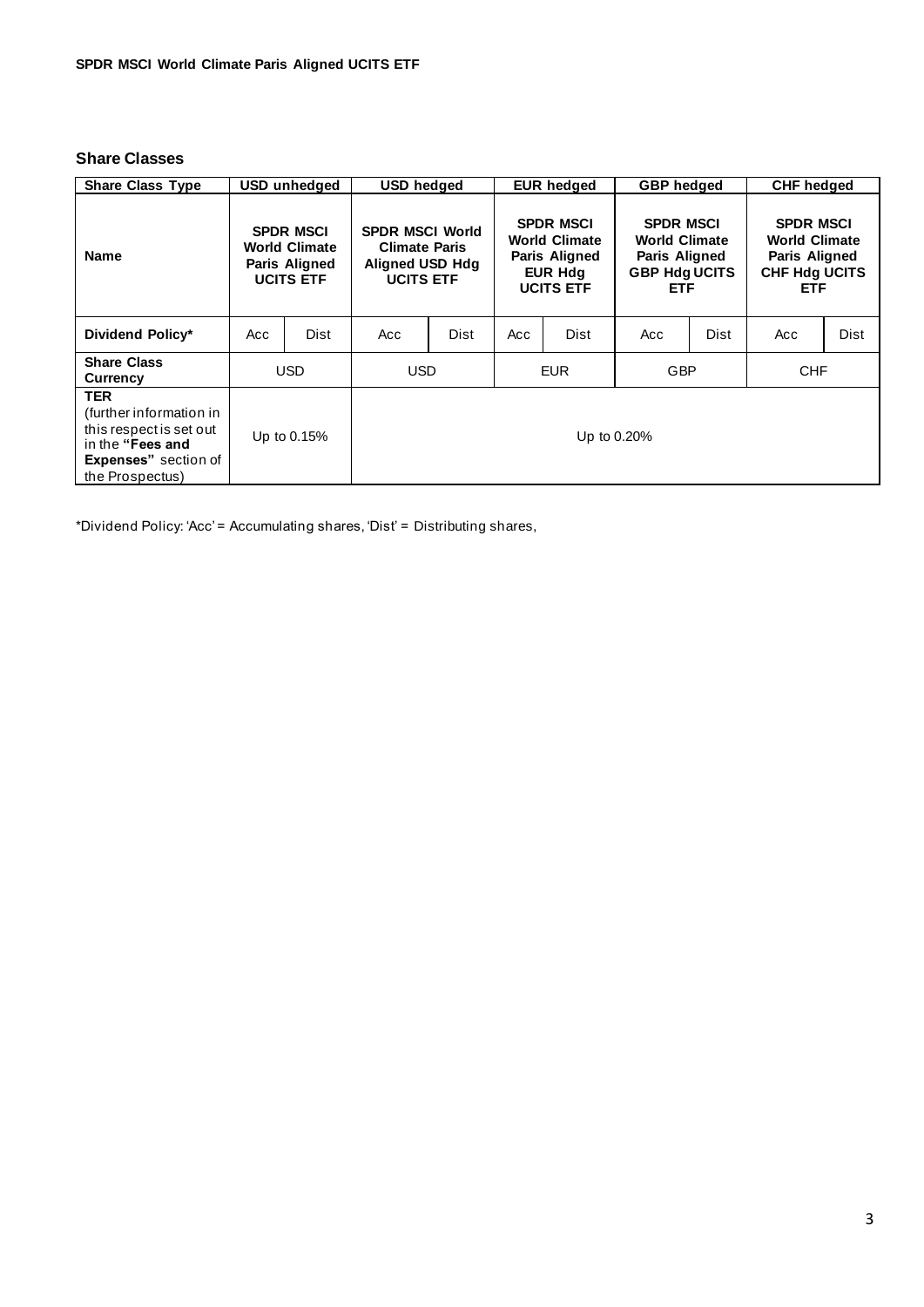#### **Investment Objective and Policy**

**Investment Objective:** The investment objective of the Fund is to track the performance of large and mid -sized equities in developed markets globally.

**Investment Policy:** The investment policy of the Fund is to track the performance of the Index (or any other index determined by the Directors from time to time to track substantially the same market as the Index) as closely as possible, while seeking to minimise as far as possible the tracking difference between the Fund's performance and that of the Index.

The Index aims to reflect the performance of a sub-set of equity securities of companies within the MSCI World Index (the "Parent Index") which are selected and weighted in accordance with the Index methodology. The Index methodology aims to reduce exposure to transition and physical climate risks while pursuing opportunities arising from the transition to a lower-carbon economy and seeking to align the Fund's portfolio with the Paris Agreement adopted under the United Nations Framework Convention on Climate Change requirements (the "Paris Agreement"). The Parent Index measures the performance of large and mid capitalisation stocks across developed market countries. The Index aims to exceed the minimum standards for EU Paris-Aligned benchmarks set out in the Commission Delegated Regulation (EU) 2020/1818 for the methodology of benchmark indices that would be aligned with the objectives of the Paris Agreement. The Index excludes certain companies based on their involvement in the following controversial business activities: controversial weapons, tobacco, oil and gas, and thermal coal mining and power generation, with further detail on how the index provider defines what constitutes "involvement" outlined in the Index methodology. The Index also excludes companies which are identified by the index provider as being involved in controversies that have a negative ESG impact on their operations and/or products and services based on an MSCI ESG controversy score ("**MSCI ESG Controversy Score**"). The MSCI ESG Controversy Score reflects an assessment by the index provider of controversies concerning the negative environmental, social, and/or governance impact of company operations, products and services. The evaluation framework used in MSCI ESG Controversies is designed to be consistent with international norms represented by the UN Declaration of Human Rights, the ILO Declaration on Fundamental Principles and Rights at Work, and the UN Global Compact. MSCI ESG Controversies Score falls on a 0-10 scale, with "0" being the most severe controversy. Companies which are identified by the index provider as having faced controversies pertaining to environmental issues are excluded from the Index based on an MSCI environmental controversy score ("**MSCI Environmental Controversy Score**"). The minimum MSCI ESG

Controversy Score and the minimum MSCI Environmental Controversy Score set by the index provider to determine eligibility for inclusion in the Index can be found at the index provider's website https://www.msci.com/indexmethodology.

The remaining constituents are then selected and weighted for inclusion in the Index to reduce exposure to transition and physical climate risks, pursue opportunities arising from transition to a lower-carbon economy while seeking to align with the objectives of the Paris Agreement and minimising ex-ante tracking error relative to the Parent Index. At this stage the Index methodology:

- (i) applies certain index level constraints by:
- targeting a reduction of overall greenhouse gas (GHG) intensity compared with the Parent Index;
- targeting a minimum decarbonisation rate of GHG intensity reduction per year;
- targeting exposure to sectors with a high impact on climate change at least equivalent to the Parent Index to align with the objectives of the Paris Agreement to include exposure to sectors that should actively reduce GHG emissions, and;
	- (ii) taking into account:

- increased exposure to companies that publish emissions reduction targets, publish their annual emissions and reduce their GHG intensity;

- contribution to reduced weighted average potential emissions intensity compared with the Parent Index;

- contribution to increased overall low carbon transition (LCT) score compared with the Parent Index (i.e., lower overall exposure to companies facing risks from LCT and / or higher overall exposure to companies which may have opportunities from LCT), as determined by the index provider;

- reduction in exposure to physical risk arising from extreme weather events compared with the Parent Index

- contribution to increased overall exposure to companies with a minimum green-to-brown revenue ratio compared with the Parent Index with green revenues being those which reflect company revenues from products and services that have the potential to contribute to the low carbon transition versus brown revenues which have the potential to harm the environment and worsen the low carbon transition (for further information on the meaning of green and brown revenue and how they are calculated please refer to the index methodology);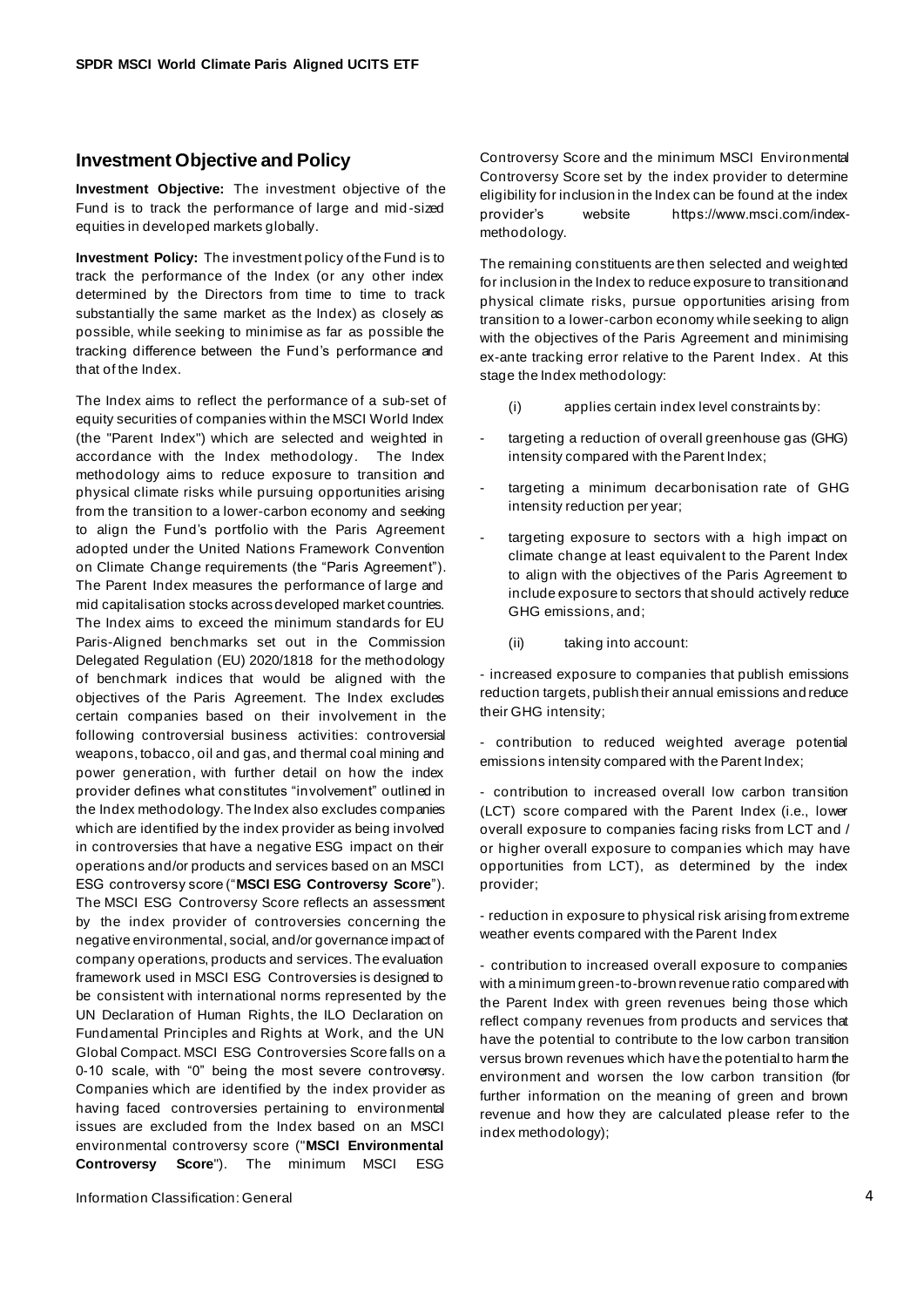- contribution to increased overall green revenue compared with the Parent Index; and

- constituent-level liquidity and diversification caps,

according to the thresholds for such constraints determined by the index provider in the index methodology.

The adoption of these screens within the Index correspond to the environmental and social factors which the Fund promotes, as further described in the "**ESG Screening**" subsection of the "**ESG Investing**" section of the Prospectus. Companies that are not excluded by the Index provider based on their MSCI ESG Controversy Score are considered to exhibit good governance. The main methodological limits are described in the "**Screening Risk**" subsection of the "Investment Risks" section of this Supplement.

The ESG screening applies to at least 90% of the portfolio.

The portfolio of the Fund is predominantly composed of securities that comply with the ESG standards outlined above and in the index methodology (and in ensuring that the portfolio is exempt of issuers having activities that would significantly harm this objective).

Index constituents may on occasion be rebalanced more often than the Index Rebalance Frequency, if required by the Index methodology, including for example where corporate actions such as mergers or acquisitions affect components of the Index.

Although the Index is generally well diversified, because of the market it reflects it may, depending on market conditions, contain constituents issued by the same body that may represent more than 10% of the Index. In order for the Fund to track the Index accurately, the Fund will make use of the increased diversification limits available under Regulation 71 of the UCITS Regulations. These limits permit the Fund to hold positions in individual constituents of the Index issued by the same body of up to 20% of the Fund's Net Asset Value.

Hedged Share Classes are made available to reduce the impact of exchange rate fluctuations between the currency of the Class and the currency in which the underlying assets are denominated. Investors should note that the hedged Share Classes (designated as such in this Supplement) will be hedged back to the currency of the relevant Class. Consequently the hedged Share Classes should more closely track the corresponding currency hedged versions of the Index.

The Investment Manager and/or Sub-Investment Manager, on behalf of the Fund, will invest using the replication strategy as further described in the "**Investment Objectives and Policies – Index Tracking Funds**" section of the Prospectus, primarily in the securities of the Index, at all times in accordance with the Investment Restrictions set forth in the Prospectus. The Investment Manager and/or Sub-Investment Manager also may, in exceptional circumstances, invest in securities not included in the Index but that it believes closely reflect the risk and distribution characteristics of securities of the Index. The equity securities in which the Fund invests will be primarily listed or traded on Recognised Markets in accordance with the limits set out in the UCITS Regulations. Details of the Fund's portfolio and the indicative net asset value per Share for the Fund are available on the Website daily.

**Currency Hedging:** The Fund will use financial derivative instruments ("FDIs"), including forward foreign exchange contracts, to hedge some or all of the foreign exchange risk for hedged Share Classes. Currency hedging transactions in respect of a hedged Share Class will be clearly attributable to that Class and any costs shall be for the account of that Class only. All such costs and related liabilities and/or benefits will be reflected in the net asset value per Share of the Class. Over-hedged or under-hedged positions may arise unintentionally due to factors outside the control of the Investment Manager and/or Sub-Investment Manager but will be monitored and adjusted on a regular basis.

**Taxonomy Regulation**: The Technical Screening Criteria ("**TSC**") in respect of all of the Taxonomy Regulation objectives have not yet been developed and these detailed criteria will require the availability of multiple, specific data points regarding each investment. As at the date hereof, there is insufficient reliable, timely and verifiable data available for the Investment Manager and/or Sub-Investment Manager to be able to assess investments using the TSC. While there are investments in the Fund that are in economic activities that contribute to climate change mitigation and climate change adaptation, the Investment Manager and/or Sub-Investment Manager is not currently in a position to describe:

- a) the extent to which the investments of the Fund are in economic activities that qualify as environmentally sustainable and are aligned with the Taxonomy Regulation;
- b) the proportion, as a percentage of the Funds' portfolios, of investments in environmentally sustainable economic activities which are aligned with the Taxonomy Regulation; or
- c) the proportion, as a percentage of the Funds' portfolios, of enabling and transitional activities (as described in the Taxonomy Regulation).

The Investment Manager and/or Sub-Investment Manager is keeping this situation under active review and where sufficient reliable, timely and verifiable data on the Funds' investments become available, the Investment Manager and/or Sub-Investment Manager will provide the descriptions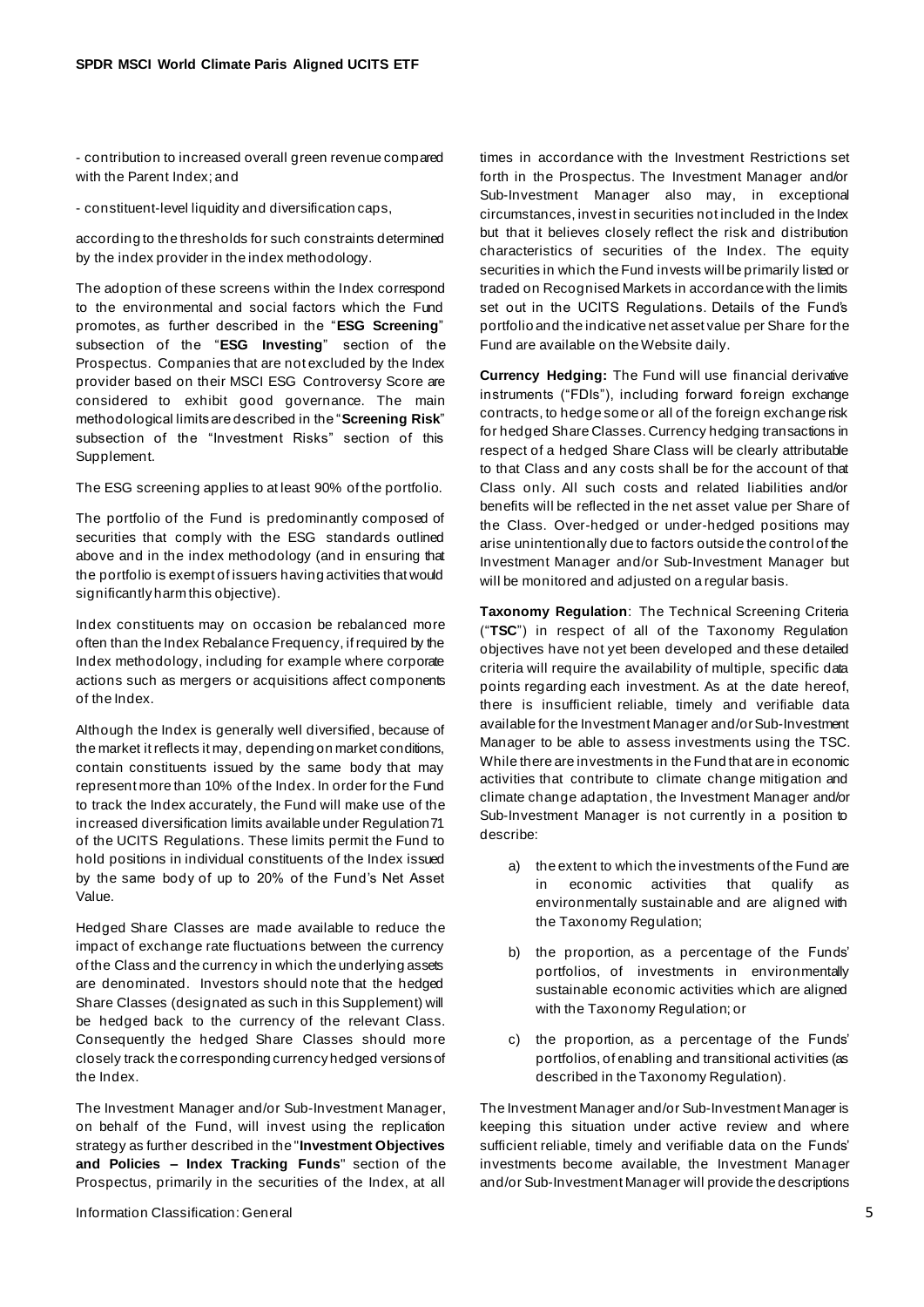referred to above, in which case this Prospectus or the Relevant Supplement will be updated.

Investors should note that the "do no significant harm" principle applies only to those investments underlying the Fund that take into account the EU criteria for environmentally sustainable economic activities. The investments underlying the remaining portion of the relevant Fund do not take into account the EU criteria for environmentally sustainable economic activities

#### **Permitted Investments**

**Equities:** The securities in which the Fund invests may include equities, or equity-related securities such as American Depositary Receipts (ADRs) or Global Depositary Receipts (GDRs). ADRs and GDRs are typically used instead of local shares, where owning the local shares represented in the Index is not possible or prohibitively expensive.

**Other Funds / Liquid Assets:** The Fund may invest up to 10% of its net assets in other regulated open-ended funds (including Money Market Funds) where the objectives of such funds are consistent with the objective of the Fund and where such funds are authorised in member states of the EEA, United Kingdom, USA, Jersey, Guernsey or the Isle of Man and where such funds comply in all material respects with the provisions of the UCITS Regulations. The Fund may hold ancillary liquid assets such as deposits in accordance with the UCITS Regulations.

**Derivatives:** The Fund may use FDIs for currency hedging and efficient portfolio management purposes. Any use of FDIs by the Fund shall be limited to futures and forward foreign exchange contracts (including non -deliverable forwards) and warrants. Efficient portfolio management means investment decisions involving transactions that are entered into for one or more of the following specific aims: the reduction of risk; the reduction of cost; the generation of additional capital or income for the Fund with an appropriate level of risk, taking into account the risk profile of the Fund; or the minimisation of tracking error, i.e. the risk that the Fund return varies from the Index return. FDIs are described in the **"Investment Objectives and Policies – Use of Financial Derivative Instruments"** section of the Prospectus.

# **Securities Lending, Repurchase Agreements & Reverse Repurchase Agreements**

The Fund does not currently participate in a securities lending programme, though it is entitled to do so. The Fund also does not intend to engage in repurchase agreements and reverse repurchase agreements. Should the Directors elect to change this policy in the future, due notification will be given to Shareholders and this Supplement will be updated accordingly.

#### **Investment Risks**

Investment in the Fund carries with it a degree of risk. Investors should read the "**Risk Information**" section of the Prospectus. In addition, the following risks are particularly relevant for the Fund.

**Index Tracking Risk:** The Fund's return may not match the return of the Index. It is currently anticipated that the Fund will track the Index with a potential variation of up to 1% annually under normal market conditions. The Fund's ability to track the Index will be affected by Fund expenses, the amount of cash and cash equivalents held in its portfolio, and the frequency and the timing of purchases and sales of interests in the Fund. The Investment Manager and/or Sub-Investment Manager may attempt to replicate the Index return by investing in a sub-set of the securities in the Index, or in some securities not included in the Index, potentially increasing the risk of divergence between the Fund's return and that of the Index.

**Liquidity Risk & ETF Liquidity Risk:** Lack of a ready market or restrictions on resale may limit the ability of the Fund to sell a security at an advantageous time or price or at all. Illiquid securities may trade at a discount from comparable, more liquid investments and may be subject to wide fluctuations in market value. Illiquidity of the Fund's holdings may limit the ability of the Fund to obtain cash to meet redemptions on a timely basis. Where the fund invests in illiquid securities or does not trade in large volumes, the bid offer spreads of the Fund may widen, the Fund may be exposed to increased valuation risk and reduced ability to trade. Shares in the Fund may also trade at prices that are materially different to the last available NAV.

**Derivatives Risk:** The Fund may use FDIs for efficient portfolio management purposes as described in the derivatives section under Permitted Investments above. The Fund's use of FDIs involves risks different from, and possibly greater than, the risks associated with investing directly in securities.

**Screening Risk:** There is a risk that the Index provider may make errors, such as incorrect assessment of the screen criteria described in the Investment Policy and/or include incorrect/exclude correct constituents in the screening process. ESG scoring and screening is subject to inherent methodological limits. Any assessment of ESG criteria by an Index is based on the data provided by third parties. Such assessments are dependent upon information and data that may be incomplete, inaccurate or unavailable, which could cause incorrect assessment of an issuer's ESG performance. In particular there may be potential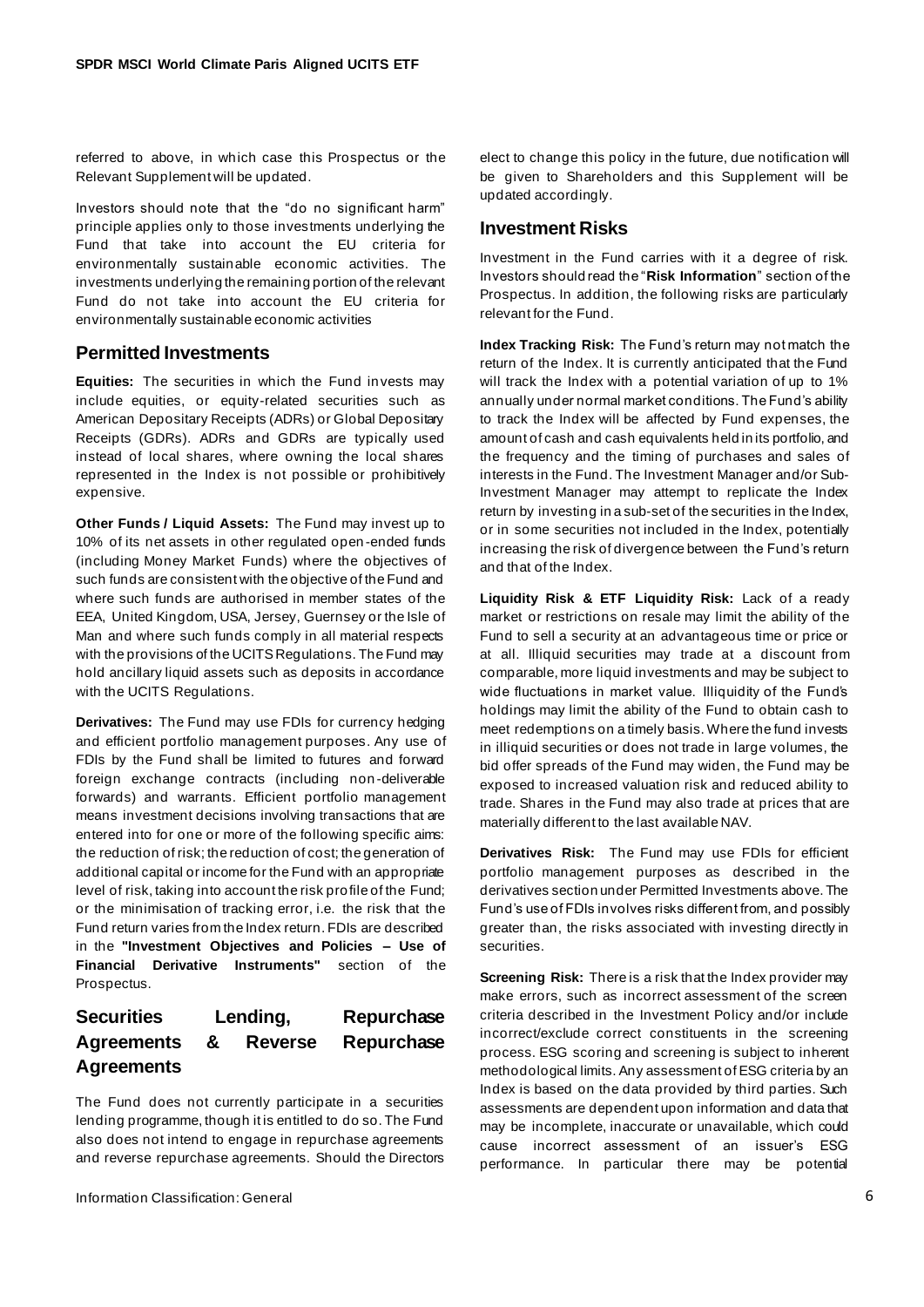inconsistencies, inaccuracy or a lack of availability of required ESG data, particularly where this is issued by external data providers. These limitations may include but are not limited to issues relating to:

- Missing or incomplete data from companies (for example, relating to their capacity to manage their Sustainability Risks) which have been used as input for any scoring model;
- The quantity and quality of ESG data to be processed;
- The identification of relevant factors for the ESG analysis.

**Integrating Sustainability Risk:** The integration of Sustainability Risk by the Index does not assure the mitigation of any or all Sustainability Risk. Any deterioration in the financial profile of an underlying investment affected by a Sustainability Risk may have a corresponding negative impact on the Net Asset Value and/or performance of the investing Fund.

**SFDR - Fund Classification Risk:** The SFDR has phased implementation from 10 March 2021 and imposes new disclosure obligations on financial market participants. As at the date of this Prospectus, the implementing Regulatory Technical Standards (Level 2) for SFDR have been released but not adopted by the European Commission and certain concepts newly introduced by SFDR are not currently the subject of centralised implementing standards, local guidance or established market practice. The Fund has been assessed and classified in good faith based on the relevant information currently available. As these standards and guidance develop, the SFDR related disclosures and the Article 8 classification indicated in this Supplement and on the Website are subject to change and may no longer apply.

**Share Class Risk:** There is no segregation of liabilities between Classes of the Fund. While the Investment Manager and/or Sub-Investment Manager will seek to ensure that gains/losses on and the costs of the relevant FDI associated with any currency hedging strategy will accrue solely to the Class for which it is intended, the transactions could result in liabilities for other Classes.

**Currency Hedging Risk:** Hedges are sometimes subject to imperfect matching between the hedging transaction and the risk sought to be hedged. There can be no assurance that the Fund's hedging transactions will be effective. As the purpose of currency hedging is to try to reduce or eliminate losses caused by exchange rate fluctuations, it can also reduce or eliminate gains where the currency in which the Fund's assets are denominated appreciates.

### **Investor Profile**

The typical investors of the Fund are expected to be institutional, intermediary and retail investors who want to take short, medium or long term exposure to the performance of large and mid-sized company equities issued by companies from developed countries and are prepared to accept the risks associated with an investment of this type and the expected high volatility of the Fund.

# **Subscriptions, Redemptions & Conversions**

Investors may subscribe for or redeem Shares in the Fund on each Dealing Day at the Dealing NAV with an appropriate provision for Duties and Charges and in accordance with the provisions in the **"Purchase and Sale Information"** section of the Prospectus.

For subscriptions, consideration, in the form of cash must be received by the Settlement Deadline. For redemptions, a written redemption request signed by the Shareholder is required to be received by the Administrator by the Dealing Deadline on the relevant Dealing Day. In-kind dealing by Shareholders is not permitted.

Shareholders should refer to the terms of the **"Purchase and Sale Information"** section of the Prospectus for information on Share conversions.

## **Initial Offer Period**

Shares of the Fund which are not launched as at the date of this Supplement will be available from 9.00 a.m. (Irish time) on 23 May 2022 to 3.00 p.m. (Irish time) on 22 November 2022 or such earlier or later date as the Directors may determine and notify to the Central Bank (the "Initial Offer Period"). The initial offer price will be approximately 10 in the currency of the respective share class, plus an appropriate provision for Duties and Charges, or such other amount as determined by the Investment Manager and/or Sub-Investment Manager and communicated to investors prior to investment. Following the closing date of the Initial Offer Period, the Shares will be issued at the Dealing NAV.